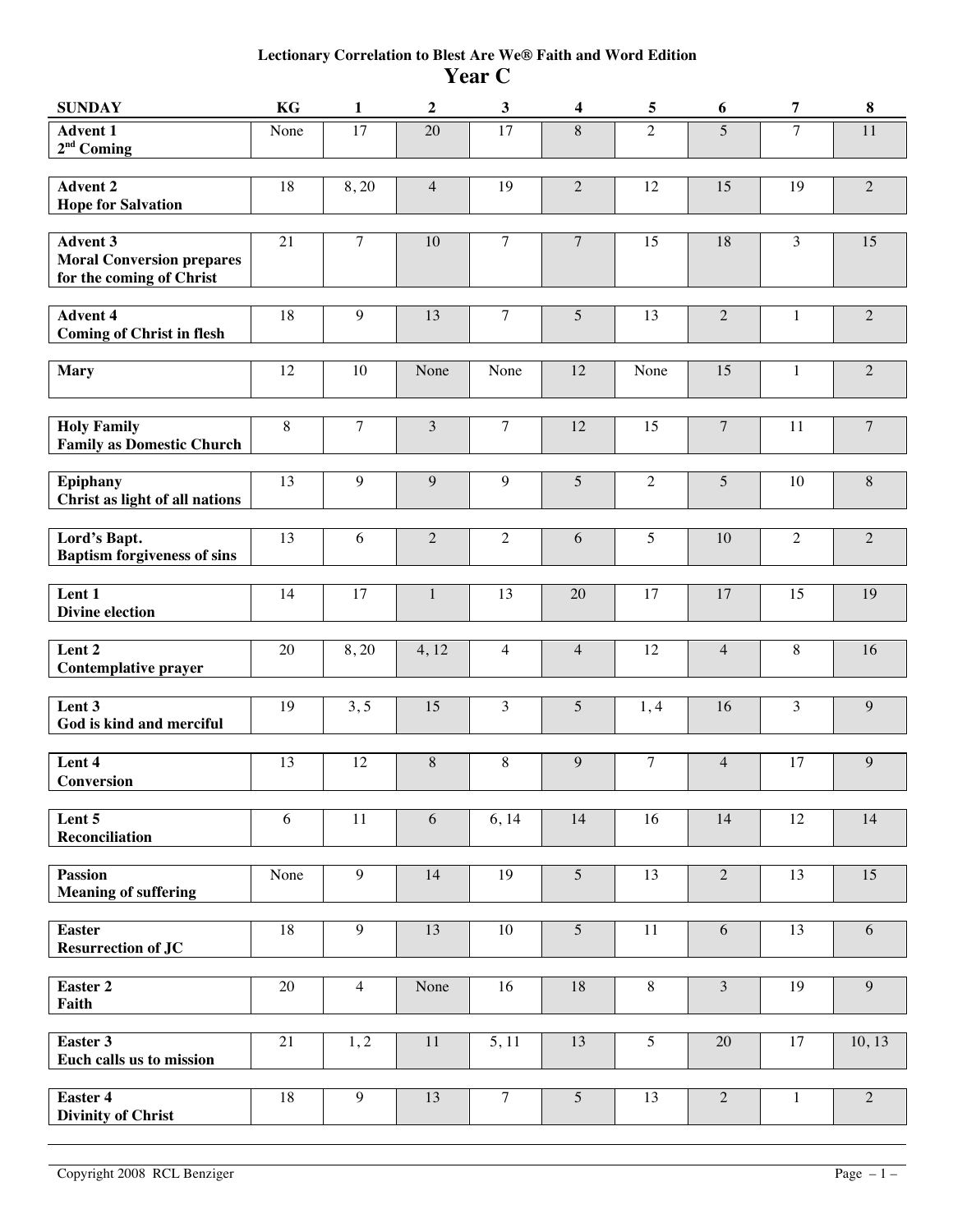## **Lectionary Correlation to Blest Are We®, Faith and Word Year C**

| <b>SUNDAY</b>                                          | KG   | $\mathbf{1}$   | $\boldsymbol{2}$ | $\mathbf{3}$   | 4               | 5            | 6                | 7              | $\bf8$         |
|--------------------------------------------------------|------|----------------|------------------|----------------|-----------------|--------------|------------------|----------------|----------------|
| Easter 5<br><b>New Commandment</b>                     | 11   | $\overline{7}$ | 11, 15           | $\overline{7}$ | $11\,$          | 19           | $\boldsymbol{7}$ | 11             | $\overline{4}$ |
| Easter 6<br>Peace                                      | 21   | 15             | 18               | 20             | 16              | 3            | $\overline{7}$   | $\overline{5}$ | 3              |
| *Easter 7<br>Xian unity                                | None | 17             | $\mathbf{1}$     | 17             | 20              | 17           | 9                | 10             | 4, 8           |
| $-OR-$<br>*Ascension<br>Ascension, seated right hnd    | 12   | 12             | 16               | 15             | $\mathbf{1}$    | $\,8\,$      | $\mathfrak{Z}$   | $\overline{2}$ | 6, 12          |
| <b>Pentecost</b><br>Gifts of HS, confirmation          | None | 14, 18         | 17,20            | $\,8\,$        | 10              | 6            | 15               | 16, 18,<br>20  | $\overline{7}$ |
| <b>Trinity Sun</b><br><b>Holy Trinity</b>              | 18   | 13             | 13               | 10             | $\mathbf{1}$    | 8            | $\mathbf{1}$     | $\overline{4}$ | 5              |
| <b>Bdy and Bld of Christ</b><br><b>Real Presence</b>   | 17   | 10             | 14               | $\overline{2}$ | 13              | 10           | 6                | 10             | $\sqrt{2}$     |
| $\overline{OT2}$<br><b>Marriage</b>                    | None | None           | 18               | None           | 17              | 18           | None             | 6              | None           |
| OT <sub>3</sub><br><b>Sacred scripture</b>             | 15   | 3              | $10\,$           | $\tau$         | $\mathbf{1}$    | $\mathbf{9}$ | $\mathbf{1}$     | $\overline{2}$ | $\overline{2}$ |
| OT <sub>4</sub><br>Xian call to prophecy               | None | None           | $\overline{4}$   | None           | None            | 20           | 12               | 1              | 17             |
| OT <sub>5</sub><br><b>Tradition</b>                    | None | 3              | 15               | 10             | 3               | 17           | 19               | 18             | 9              |
| <b>OT 6</b><br><b>Vocation to beatitude</b>            | 21   | 7,19           | 19               | 3, 7           | $8\,$           | 3            | 15               | 15             | 3              |
| OT7<br>Love of enemies                                 | 11   | $\overline{7}$ | 19               | $\overline{7}$ | 11              | 19           | $\overline{7}$   | 11             | $\overline{4}$ |
| $\overline{OT8}$<br><b>Principles of Cath morality</b> | 21   | 3              | $10\,$           | $\overline{7}$ | 7,15            | 15           | 18               | $\overline{3}$ | 15             |
| OT <sub>9</sub><br>Anointing of the sick               | None | 14             | 6                | 6              | 14              | 14           | 10               | 12             | 14             |
| <b>OT 10</b><br><b>Resurrection of the body</b>        | None | 9              | 13               | 10             | $5\overline{)}$ | 13           | $\overline{2}$   | 13             | $\overline{2}$ |
| <b>OT 11</b><br><b>Sac of Reconciliation</b>           | 6    | 11             | 6                | 6              | 14              | 14           | 14               | 12             | 14             |
| <b>OT 12</b><br><b>Cross in life of believers</b>      | 13   | 17             | 15               | 11             | 17, 19          | 19           | $\,8\,$          | 15             | 19             |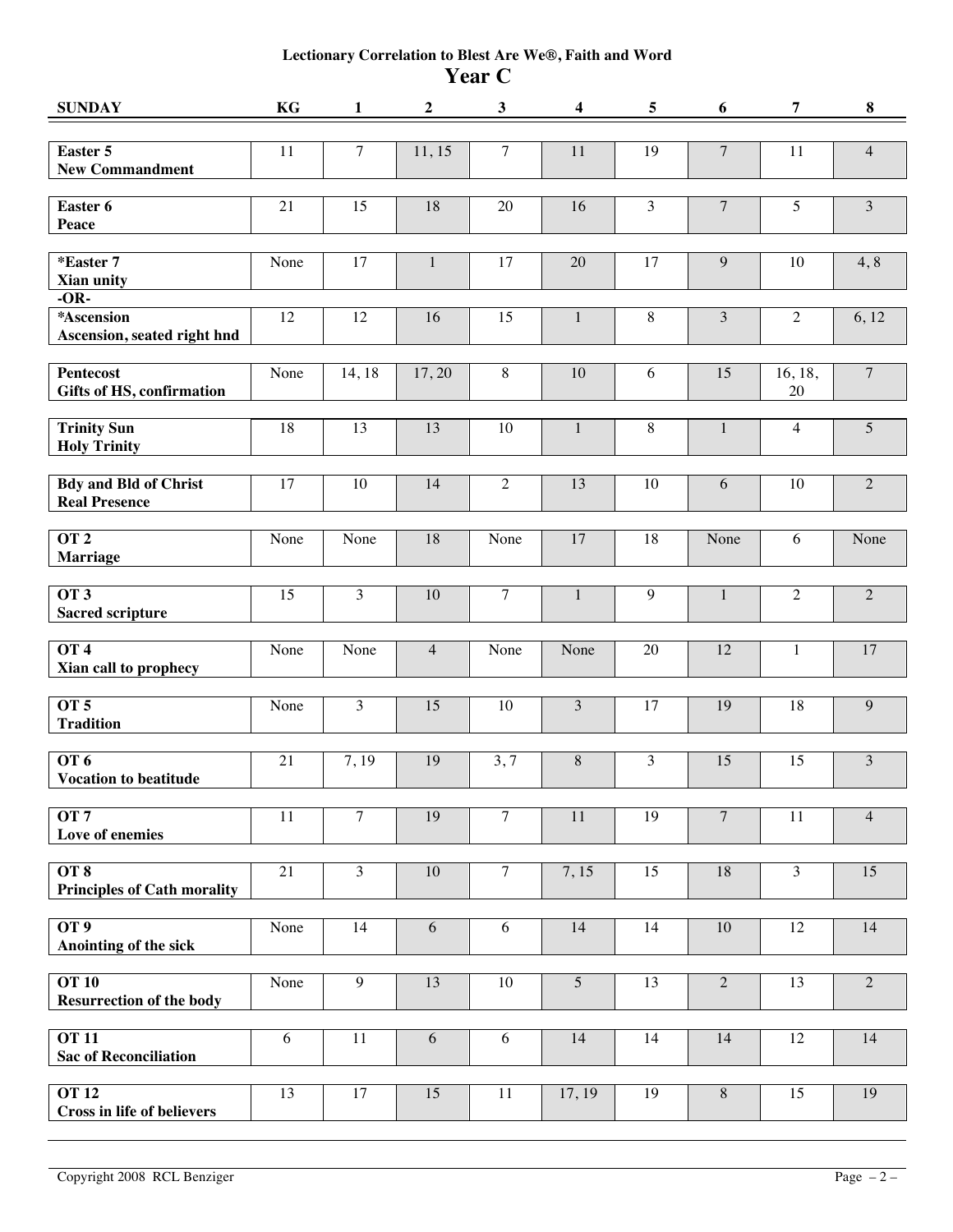## **Lectionary Correlation to Blest Are We®, Faith and Word Year C**

| <b>SUNDAY</b>                                          | KG              | 1                | $\boldsymbol{2}$ | $\mathbf{3}$    | 4              | $\overline{5}$ | 6              | 7              | 8              |
|--------------------------------------------------------|-----------------|------------------|------------------|-----------------|----------------|----------------|----------------|----------------|----------------|
| <b>OT 13</b><br><b>Christian freedom</b>               | 5               | $\boldsymbol{9}$ | 6                | 13              | $\overline{9}$ | 20             | $\sqrt{5}$     | 11             | 13             |
| <b>OT 14</b><br>Church exist to evangelize             | 21              | 19               | 11               | 19              | 20             | 19             | 19             | 19             | $17\,$         |
| <b>OT 15</b><br>Love of neighbor                       | 11              | $\overline{7}$   | 3, 12            | $\overline{7}$  | 11             | 19             | $\overline{7}$ | 11             | $\overline{4}$ |
| <b>OT 16</b><br><b>Hearers of the Word</b>             | 15              | 3                | $10\,$           | $\overline{7}$  | $\mathbf{1}$   | $\overline{9}$ | $\mathbf{1}$   | $\sqrt{2}$     | $\sqrt{2}$     |
| <b>OT 17</b><br>Lord's Prayer sum gospel               | None            | 16               | 16               | 12              | $\overline{4}$ | 12             | 20             | $8\,$          | 16             |
| <b>OT 18</b><br><b>Tenth Commandment</b>               | 21              | $\overline{7}$   | $\overline{7}$   | $\overline{7}$  | 8              | 3              | $\overline{7}$ | 11             | $\overline{7}$ |
| <b>OT 19</b><br>Xian hope                              | 18              | 8,20             | $\overline{4}$   | 19              | $\overline{2}$ | 12             | 15             | 19             | $\overline{2}$ |
| <b>OT 20</b><br>Conflict of good and evil              | None            | $\overline{7}$   | 5                | 5               | 14             | $\overline{7}$ | 11             | 12             | 11             |
| <b>OT 21</b><br><b>Final judgment</b>                  | 21              | $\overline{7}$   | 15               | 18              | $\,8\,$        | $\overline{7}$ | $\overline{2}$ | 15             | 20             |
| <b>OT 22</b><br>Preferential option poor               | 21              | 19               | $11\,$           | 15              | $\,8\,$        | 19             | 9              | $\overline{7}$ | 19             |
| $\overline{OT}$ 23<br><b>Self-renunciation (empty)</b> | None            | 11               | $8\,$            | 6               | 14             | 16             | 18             | 14             | 14             |
| $\overline{OT}$ 24<br>Ch ministry reconciliation       | 6               | 11               | 6                | 6, 14           | 14             | 16             | 14             | 12             | 14             |
| <b>OT 25</b><br>Social justice 1                       | 21              | 19               | 11               | 15              | $\overline{8}$ | 19             | 9              | $\overline{7}$ | 19             |
| <b>OT 26</b><br>Social justice 2                       | 21              | 19               | $11\,$           | 15              | $\,8\,$        | 19             | 9              | $\overline{7}$ | 19             |
| <b>OT 27</b><br><b>Holy Orders</b>                     | 13              | 6                | $\overline{2}$   | $\overline{2}$  | 17             | 6              | 18             | $\overline{2}$ | 16             |
| <b>OT 28</b><br><b>Prayer of Thanksgiving</b>          | 16              | 4                | $\overline{4}$   | 12              | $\overline{4}$ | 16             | 16             | $\overline{4}$ | $18\,$         |
| <b>OT 29</b><br><b>Petition and Intercession</b>       | $\overline{21}$ | 16               | $\overline{12}$  | $\overline{12}$ | $\overline{4}$ | 16             | 16             | $\overline{4}$ | 18             |
| <b>OT 30</b><br><b>Humility before God</b>             | 13              | $8\,$            | $8\,$            | 16              | 15, 16         | 16             | $\overline{4}$ | 14             | 14             |